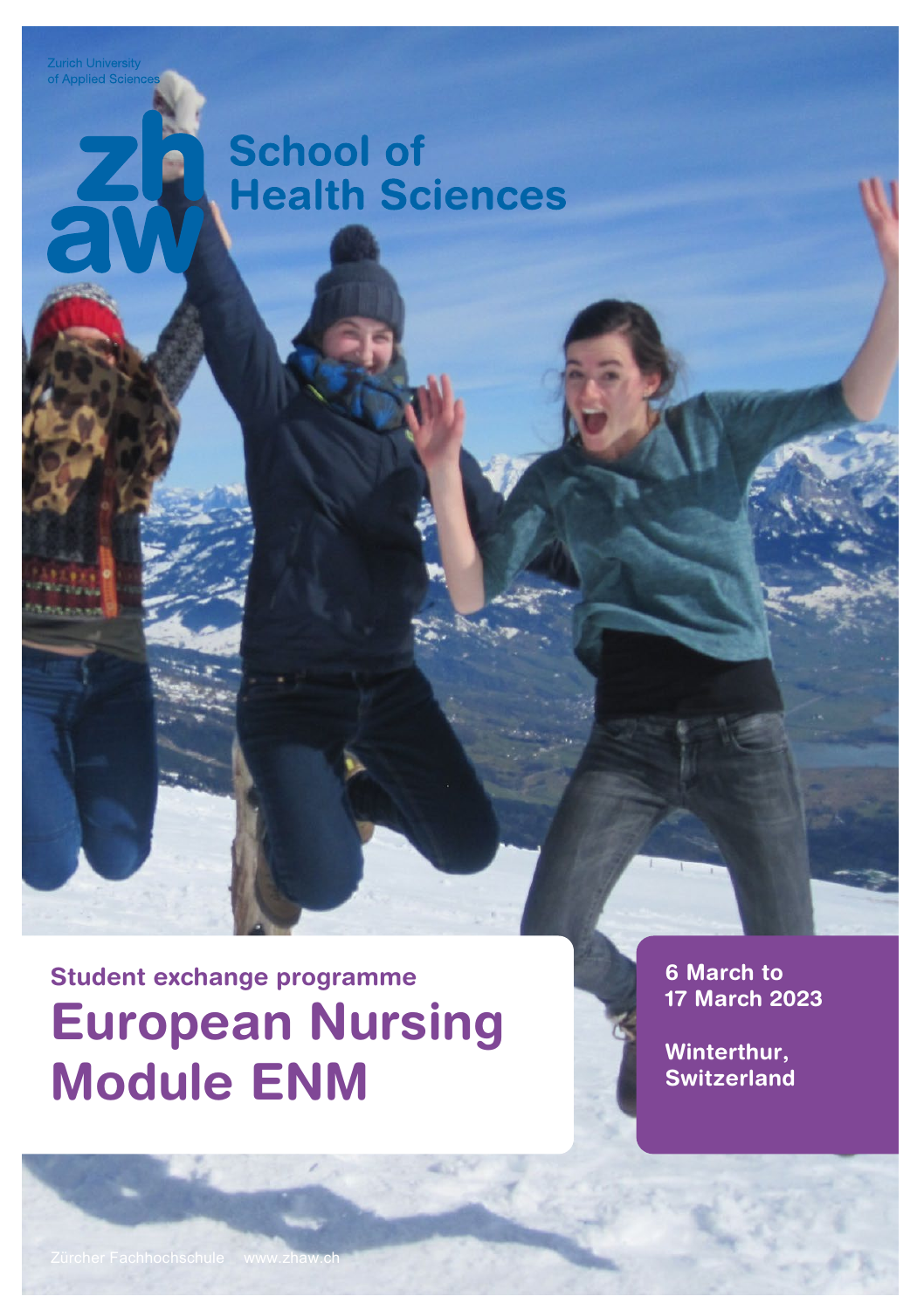# European Nursing Module ENM

In the ENM module bachelor students can go on a short term exchange at a member institution in Europe. The students gain insight into a healthcare system in another European country and learn more about the social and cultural nursing issues there.

The European Nursing Module (ENM) Network offer basic nurse education programmes leading to the right to practice nursing in their own countries.

#### Broad aims of the Module

- To develop the students' understanding of the concept of culture
- To develop the students' understanding of European and professional cultural issues, which will promote and enhance healthcare by individuals practising in a range of settings
- To enable students to recognise the international dimension of professional nursing knowledge and healthcare.
- To develop the students' awareness, understanding and acceptance of cultural differences.
- To develop the students' awareness of, and respect for clients' individual cultures
- To develop the students' understanding of the influence of historical, philosophical, ethical, economic, political and professional factors on their own and other professional cultures
- To develop the students' awareness of professional culture and role, and an increasing awareness of their own cultural identity

#### Outcome of the Module

The student will

- have developed her/his awareness of the influence of culture on health, welfare and professional nursing.
- value the sharing of multicultural knowledge and experience.
- demonstrate an awareness and tolerance of other cultures.
- reflect on her/his values and attitudes relating to nursing and healthcare
- share her/his learning experiences with colleagues
- gain understanding of, and empathy for the experience of "being a stranger"
- develop her/his understanding of how nursing cultures define nursing and the nurses' role.

Excerpt out of ENM Handbook 2014

#### Methods and Learning Evidence

The theoretical teaching setting consists of discussions, lectures, experiential learning exercises and reflection. Clinical practice visits will take place in the fields of general acute, psychiatric and geriatric nursing.

#### Audience and linguistic level

- Bachelor of Nursing students at least at the start of their second year
- English (at least level B2)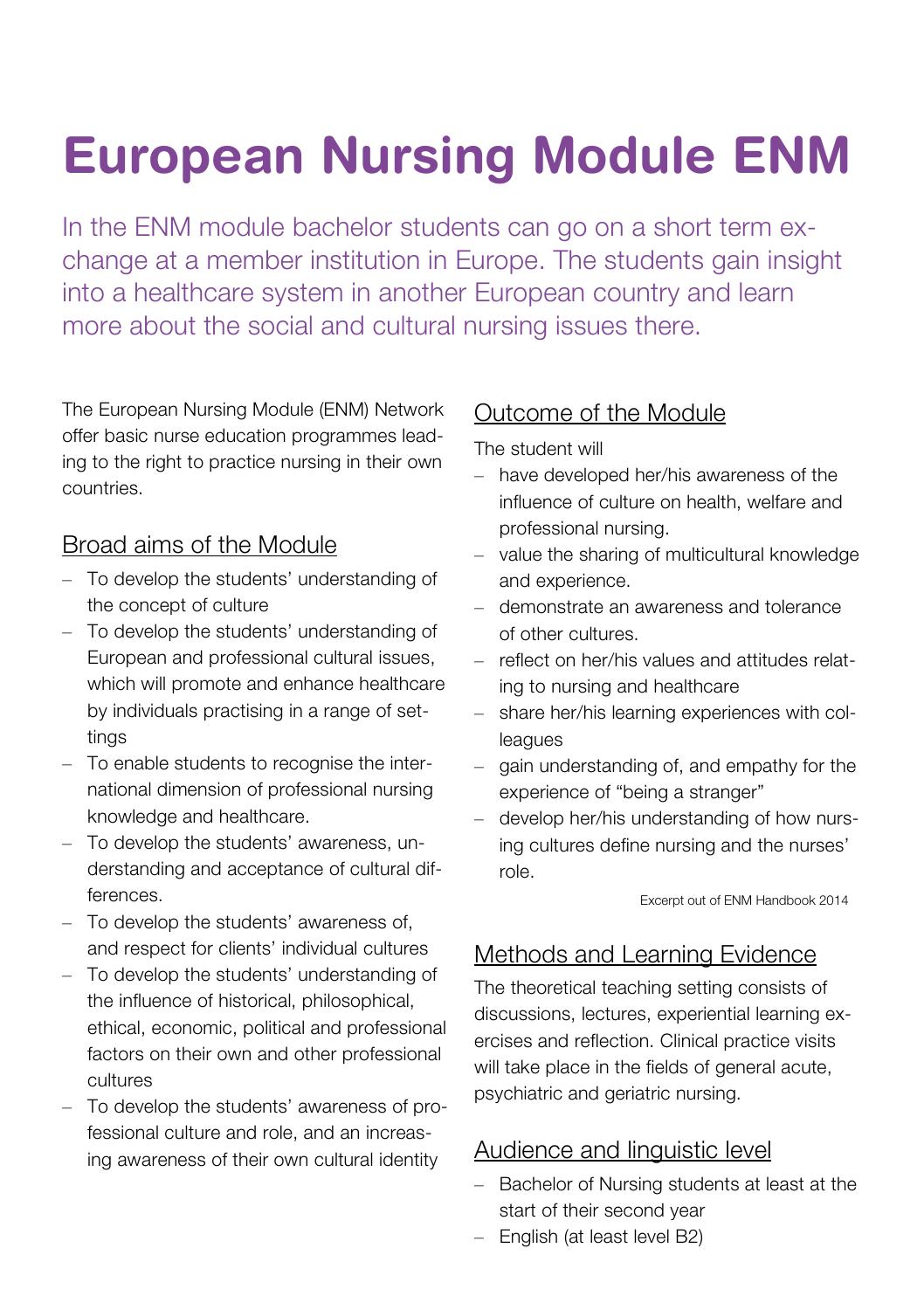# Student Exchange

## Incoming students

**Dates** Monday 6 to Friday 17 March 2023

#### **Lecturers**

- Susan Schärli-Lim, Institute of Nursing, ZHAW, Switzerland
- International co-lecturer(s)

#### Approximate student expenses

Participants will have to cover expenses for travel, meals and accommodation. Accommodation for 2 weeks: 400 Euro in youth hostel Meals per day: 15 – 20 Euro Transport: up to 200 Euro, 2 tickets for train transfer Zurich Airport/Winterthur 7.50 Euro each

#### Requirements for students attending clinical Visits

Mandatory vaccinations: Tetanus, Polio, Hepatitis B updated.

Health insurance: European Health Insurance Card (EHIC) valid in all EU member states; non-EU nationals need to provide proof of compulsory medical insurance cover. We recommend that all students purchase a personal liability insurance.

#### Location

Winterthur is a very pretty small town about a 20 minute train ride from Zurich. The cities of Zurich, Berne and Lucerne as well as the Swiss mountains with its skiing resorts are easily reachable by public transport.

### Outgoing students

The exchange programme is aimed at bachelor students in their third year (sixth semester).

#### Exchange destinations

Artesis Plantiin, Antwerp (B); KDG, Antwerp (B); Namur (B); Plovdiv (BG); Soroe (DK); Silkeborg (DK); Vejle (DK); Madrid (E); Tarragona (E); Paris (F); Reggio Emilia (I); Bitola (MK); Ostfold (NO); Bucharest (RO); Örebro (S); Stockholm (S); Visan, Belgrade (SRB); Cuprija (SRB); Milutin, Belgrade (SRB); Brighton (UK); Leeds (UK); Northampton (UK) and others.

### Registration and Contact

Incoming students: contact your home institution Coordinator ENM/International Relations

Outgoing students: contact your institute's Coordinator International Relations Contact: Susan Schärli-Lim, Coordinator International Relations, [enm.gesundheit@zhaw.ch](mailto:enm.gesundheit@zhaw.ch)